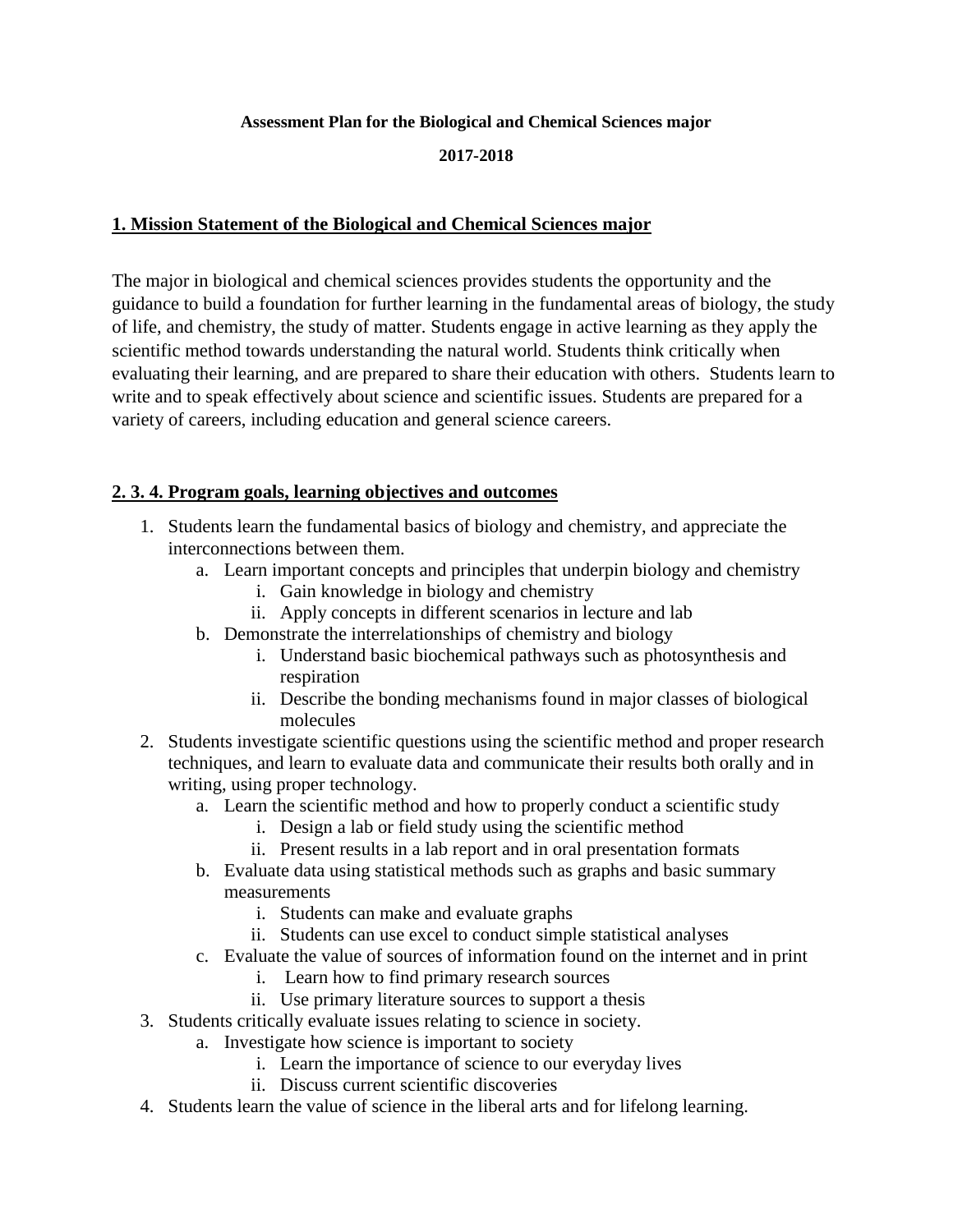- a. Understand the value of diverse perspectives in scientific study
	- i. Group work where students interact with their peers
	- ii. Learn to be creative in scientific investigations

# **5. Means of Assessment of Outcomes**

| Goal | Objective                      | Outcome                                                                            | How          | Measurement | <b>Success</b> | Data             |
|------|--------------------------------|------------------------------------------------------------------------------------|--------------|-------------|----------------|------------------|
|      |                                |                                                                                    | Outcome is   | Tool        | Criteria       | Locat            |
|      |                                |                                                                                    | Measured     |             |                | ion              |
|      |                                |                                                                                    |              |             |                |                  |
| #1   |                                | Students learn the fundamental basics of biology and chemistry, and appreciate the |              |             |                |                  |
|      | interconnections between them. |                                                                                    |              |             |                |                  |
|      |                                |                                                                                    |              |             |                |                  |
|      | a. Learn                       | i. Gain                                                                            | Exams and    | Locally     | 100% of        | $\overline{Fac}$ |
|      | important                      | knowledge in                                                                       | homework     | Developed   | students to    | ulty             |
|      | concepts and                   | biology and                                                                        | questions    | Rubrics     | score at or    | files            |
|      | principles that                | chemistry                                                                          |              |             | above C        |                  |
|      | underpin                       |                                                                                    |              |             | level; 70%     |                  |
|      | biology and                    |                                                                                    |              |             | at or above    |                  |
|      | chemistry                      |                                                                                    |              |             | B level;       |                  |
|      |                                |                                                                                    |              |             | 30% at or      |                  |
|      |                                |                                                                                    |              |             | above A        |                  |
|      |                                |                                                                                    |              |             | level          |                  |
|      |                                |                                                                                    |              |             |                |                  |
|      |                                |                                                                                    |              |             |                |                  |
|      |                                |                                                                                    |              |             |                |                  |
|      |                                | ii. Apply                                                                          | Discussion   | Locally     | 100% of        | Fac              |
|      |                                | concepts in                                                                        | questions    | Developed   | students to    | ulty             |
|      |                                | different                                                                          | and lab      | Rubrics     | score at or    | files            |
|      |                                | scenarios in                                                                       | reports/hand |             | above C        |                  |
|      |                                | lecture and lab                                                                    | outs         |             | level; 70%     |                  |
|      |                                |                                                                                    |              |             | at or above    |                  |
|      |                                |                                                                                    |              |             | B level;       |                  |
|      |                                |                                                                                    |              |             | 30% at or      |                  |
|      |                                |                                                                                    |              |             | above A        |                  |
|      |                                |                                                                                    |              |             | level          |                  |
|      |                                |                                                                                    |              |             |                |                  |
|      |                                |                                                                                    |              |             |                |                  |
|      |                                |                                                                                    |              |             |                |                  |
|      |                                |                                                                                    |              |             |                |                  |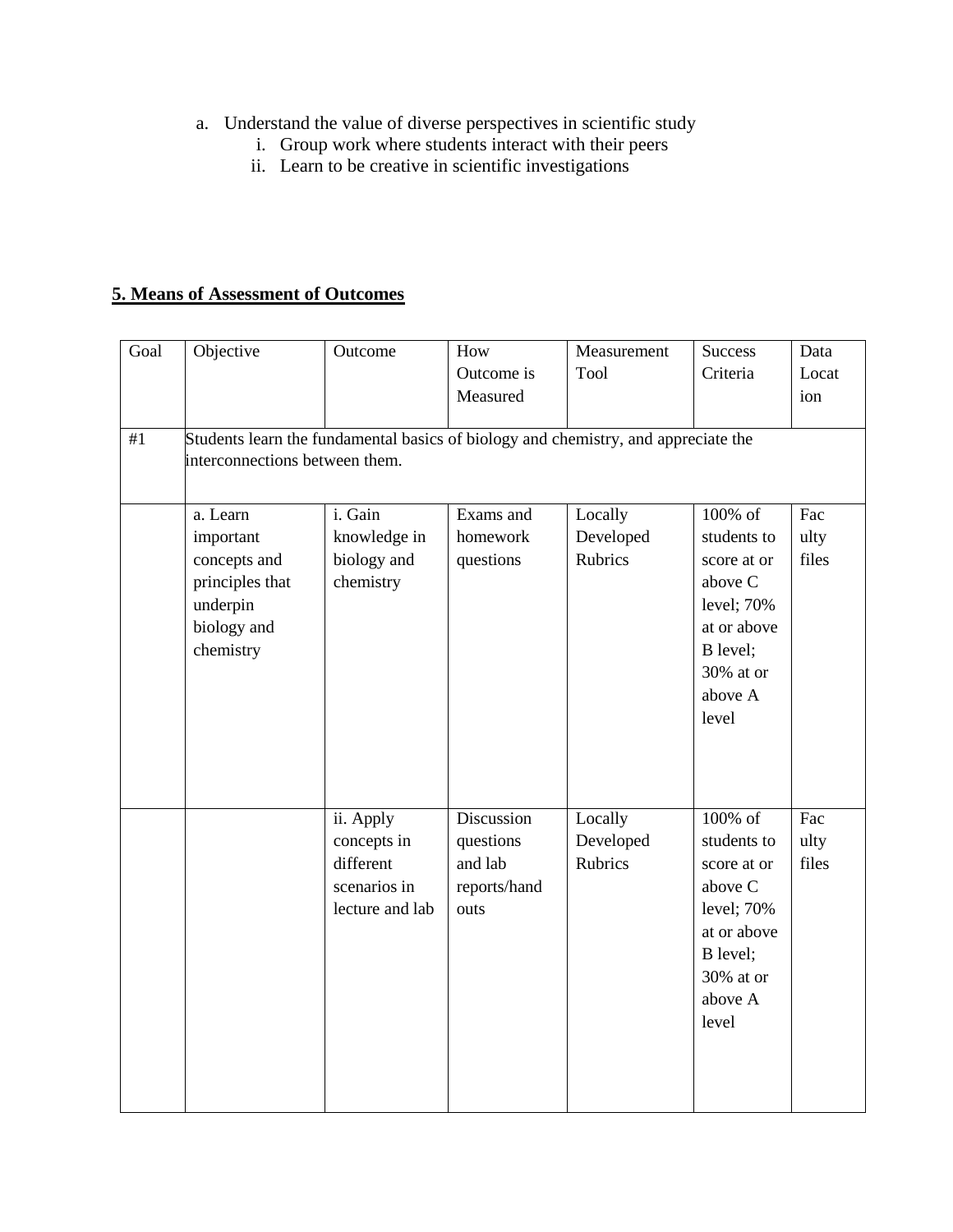| Goal | Objective                                                                                                                    | Outcome                                                                                              | How<br>Outcome is<br>Measured                                                                                                                                                                           | Measurement<br>Tool             | <b>Success</b><br>Criteria                                                                                                    | Data<br>Locat<br>ion |
|------|------------------------------------------------------------------------------------------------------------------------------|------------------------------------------------------------------------------------------------------|---------------------------------------------------------------------------------------------------------------------------------------------------------------------------------------------------------|---------------------------------|-------------------------------------------------------------------------------------------------------------------------------|----------------------|
|      | b. Demonstrate<br>the<br>interrelationship<br>s of chemistry<br>and biology                                                  | i. Understand<br>basic<br>biochemical<br>pathways such<br>as<br>photosynthesis<br>and respiration    | Class<br>activities in<br><b>Biol 130,</b><br>specifically<br>the<br>diagrams of<br>photosynthe<br>sis and<br>respiration,<br>Chem 213 -<br>lab activity,<br>and Chem<br>214, final<br>exam<br>question | Locally<br>Developed<br>Rubrics | 100% of<br>students to<br>score at or<br>above C<br>level; 70%<br>at or above<br>B level;<br>30% at or<br>above A<br>level    | Fac<br>ulty<br>files |
| #2   | Students investigate scientific questions using the scientific method and proper research                                    | ii. Describe<br>the bonding<br>mechanisms<br>found in major<br>classes of<br>biological<br>molecules | Exams and<br>lab activities                                                                                                                                                                             | Locally<br>Developed<br>Rubrics | 100% of<br>students to<br>score at or<br>above C<br>level; 70%<br>at or above<br>B level;<br>$30\%$ at or<br>above A<br>level | Fac<br>ulty<br>files |
|      | techniques, and learn to evaluate data and communicate their results both orally and in writing,<br>using proper technology. |                                                                                                      |                                                                                                                                                                                                         |                                 |                                                                                                                               |                      |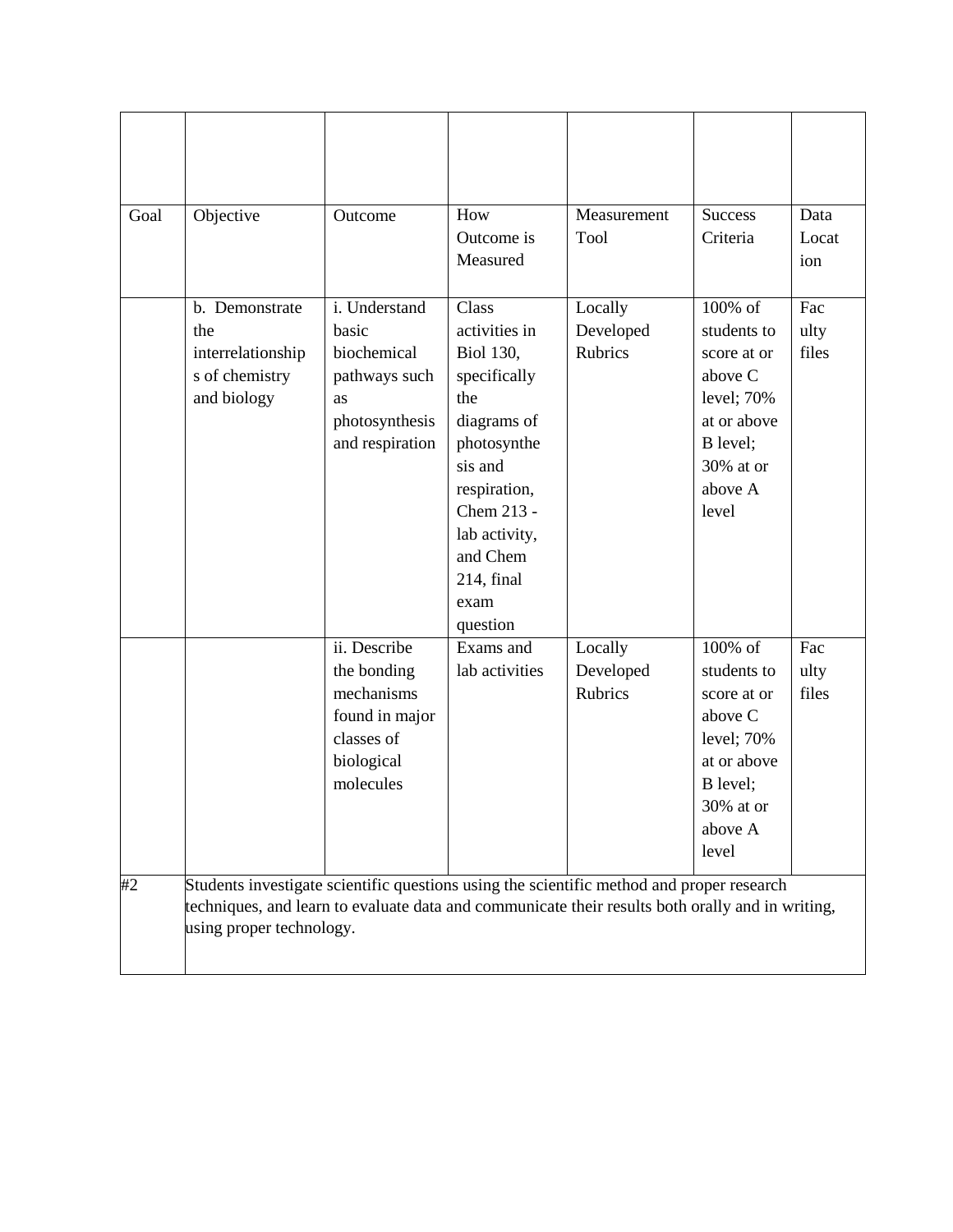| a. Learn the<br>scientific<br>method and<br>how to properly<br>conduct a<br>scientific study            | i. Design a lab<br>or field study<br>using the<br>scientific<br>method           | Lab projects                | Locally<br>Developed<br>Rubrics        | 100% of<br>students to<br>score at or<br>above C<br>level; 70%<br>at or above<br>B level;<br>30% at or<br>above A<br>level   | Fac<br>ulty<br>files |
|---------------------------------------------------------------------------------------------------------|----------------------------------------------------------------------------------|-----------------------------|----------------------------------------|------------------------------------------------------------------------------------------------------------------------------|----------------------|
|                                                                                                         | ii. results in<br>lab report &<br>presentation                                   | Lab projects                | $\zeta\,\zeta$                         | $\boldsymbol{\varsigma}$ $\boldsymbol{\varsigma}$                                                                            | $\zeta$ $\zeta$      |
| b. Evaluate data<br>using statistical<br>methods such as<br>graphs and<br>basic summary<br>measurements | i. Students can<br>make and<br>evaluate<br>graphs                                | Exams and<br>lab activities | Locally<br>Developed<br><b>Rubrics</b> | 100% of<br>students to<br>score at or<br>above C<br>level; 70%<br>at or above<br>B level;<br>30% at or<br>above A<br>level   | Fac<br>ulty<br>files |
|                                                                                                         | ii. Students<br>can use excel<br>to conduct<br>simple<br>statistical<br>analyses | Lab<br>activities           | Locally<br>Developed<br>Rubrics        | 100% of<br>students to<br>score at or<br>above C<br>level; $70%$<br>at or above<br>B level;<br>30% at or<br>above A<br>level | Fac<br>ulty<br>files |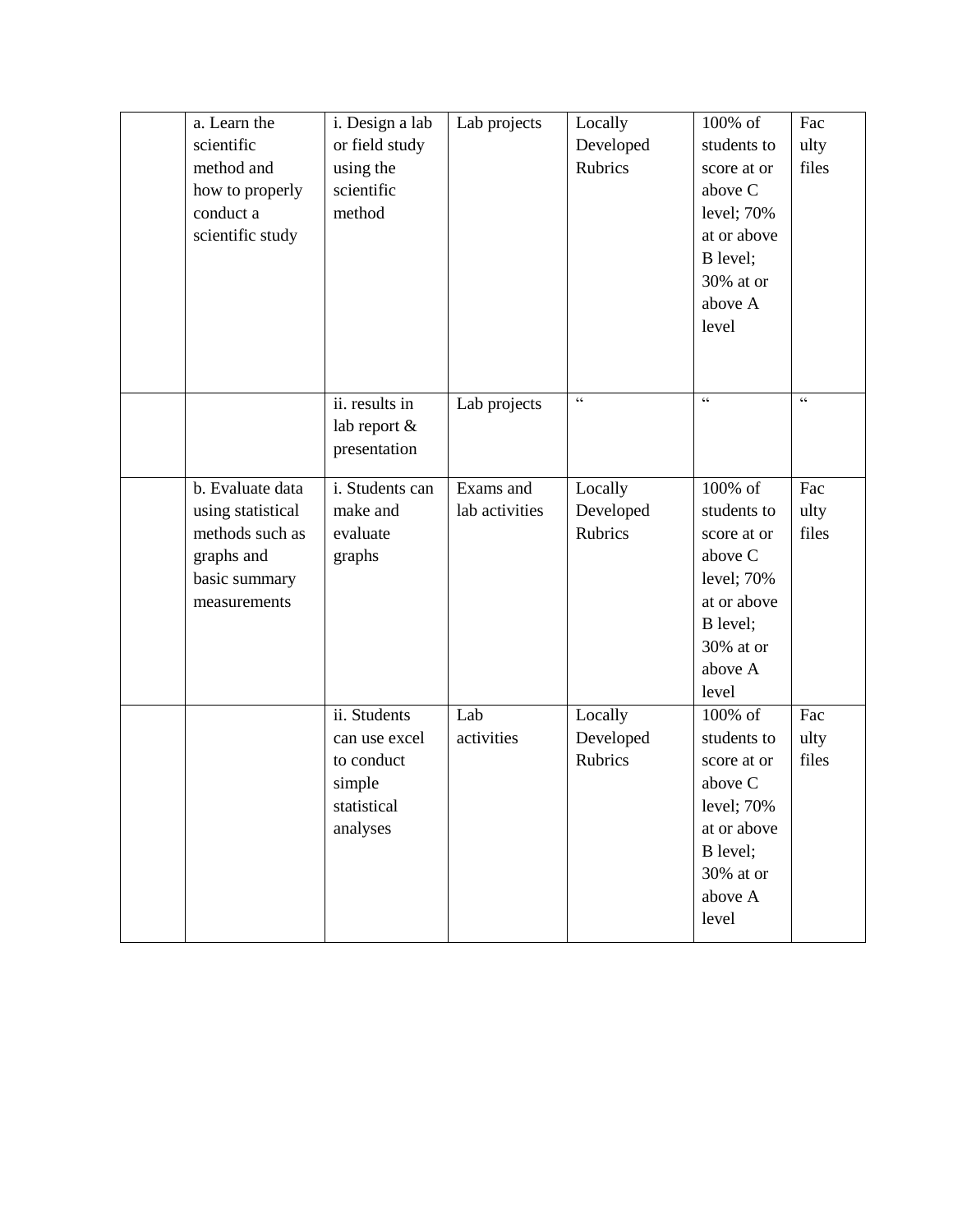| c. Evaluate the  | i. Learn how   | Lab and      | Locally        | 100% of               | Fac   |
|------------------|----------------|--------------|----------------|-----------------------|-------|
| value of sources | to find        | lecture      | Developed      | students to           | ulty  |
| of information   | primary        | activities   | <b>Rubrics</b> | score at or           | files |
| found on the     | research       |              |                | above C               |       |
| internet and in  | sources        |              |                | level; 70%            |       |
| print            |                |              |                | at or above           |       |
|                  |                |              |                | B level;              |       |
|                  |                |              |                | 30% at or             |       |
|                  |                |              |                | above A               |       |
|                  |                |              |                | level                 |       |
|                  | ii. Use        | Lab and      | Locally        | 100% of               | Fac   |
|                  | primary        | lecture      | Developed      | students to           | ulty  |
|                  | literature     | activities   | Rubrics        | score at or           | files |
|                  | sources to     |              |                | above C               |       |
|                  | support a      |              |                | level; 70%            |       |
|                  | thesis         |              |                | at or above           |       |
|                  |                |              |                | B level;              |       |
|                  |                |              |                | 30% at or             |       |
|                  |                |              |                | above A<br>level      |       |
|                  |                |              |                |                       |       |
| techniques.      |                |              |                |                       |       |
| a. Investigate   | i. Learn the   | Class        | Locally        | 100% of               | Fac   |
| how science is   | importance of  | discussions  | Developed      | students to           | ulty  |
| important to     | science to our | and projects | Rubrics        | score at or           | files |
| society          | everyday lives |              |                | above C               |       |
|                  |                |              |                | level; 70%            |       |
|                  |                |              |                | at or above           |       |
|                  |                |              |                | B level;<br>30% at or |       |
|                  |                |              |                | above A               |       |
|                  |                |              |                | level                 |       |
|                  | ii. Discuss    | Class        | Locally        | $100\%$ of            | Fac   |
|                  | current        | discussions  | Developed      | students to           | ulty  |
|                  | scientific     | and projects | Rubrics        | score at or           | files |
|                  | discoveries    |              |                | above C               |       |
|                  |                |              |                | level; 70%            |       |
|                  |                |              |                | at or above           |       |
|                  |                |              |                | B level;              |       |
|                  |                |              |                | 30% at or             |       |
|                  |                |              |                | above A               |       |